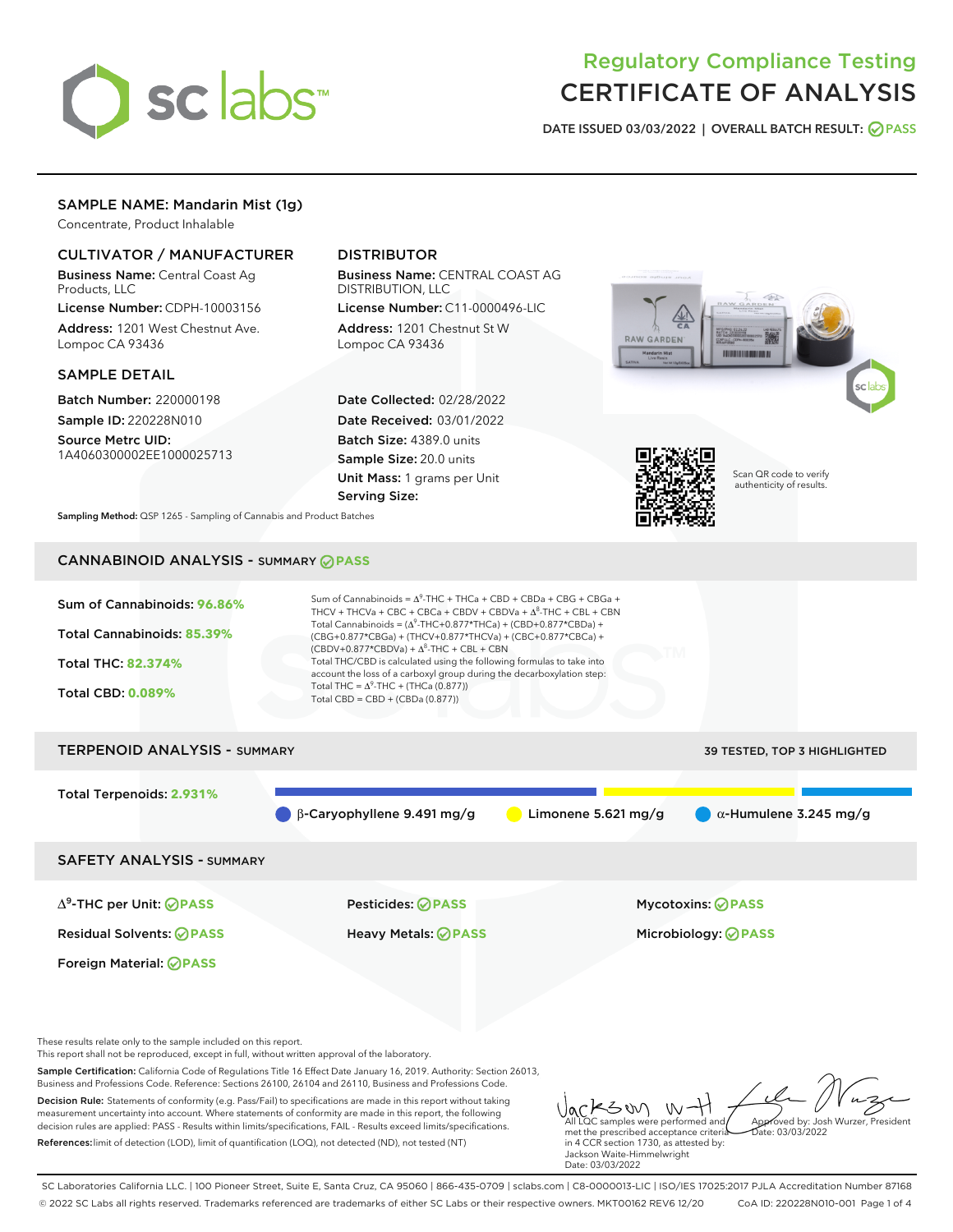



MANDARIN MIST (1G) | DATE ISSUED 03/03/2022 | OVERALL BATCH RESULT: @ PASS

#### CANNABINOID TEST RESULTS - 03/02/2022 2 PASS

Tested by high-performance liquid chromatography with diode-array detection (HPLC-DAD). **Method:** QSP 1157 - Analysis of Cannabinoids by HPLC-DAD

#### TOTAL CANNABINOIDS: **85.39%**

Total Cannabinoids (Total THC) + (Total CBD) + (Total CBG) + (Total THCV) + (Total CBC) +  $(Total CBDV) +  $\Delta^8$ -THC + CBL + CBN$ 

TOTAL THC: **82.374%** Total THC (Δ<sup>9</sup>-THC+0.877\*THCa)

TOTAL CBD: **0.089%**

Total CBD (CBD+0.877\*CBDa)

TOTAL CBG: 1.49% Total CBG (CBG+0.877\*CBGa)

TOTAL THCV: 0.474% Total THCV (THCV+0.877\*THCVa)

TOTAL CBC: 0.964% Total CBC (CBC+0.877\*CBCa)

TOTAL CBDV: ND Total CBDV (CBDV+0.877\*CBDVa)

| <b>COMPOUND</b>  | LOD/LOQ<br>(mg/g)          | <b>MEASUREMENT</b><br><b>UNCERTAINTY</b><br>(mg/g) | <b>RESULT</b><br>(mg/g) | <b>RESULT</b><br>(%) |
|------------------|----------------------------|----------------------------------------------------|-------------------------|----------------------|
| <b>THCa</b>      | 0.05 / 0.14                | ±17.998                                            | 899.92                  | 89.992               |
| $\Delta^9$ -THC  | 0.06 / 0.26                | ±0.925                                             | 34.51                   | 3.451                |
| <b>CBGa</b>      | 0.1 / 0.2                  | ±0.61                                              | 15.1                    | 1.51                 |
| <b>CBCa</b>      | 0.07 / 0.28                | ±0.419                                             | 10.99                   | 1.099                |
| <b>THCVa</b>     | 0.07/0.20                  | ±0.201                                             | 5.41                    | 0.541                |
| <b>CBG</b>       | 0.06/0.19                  | ±0.051                                             | 1.65                    | 0.165                |
| <b>CBDa</b>      | 0.02/0.19                  | ±0.023                                             | 1.02                    | 0.102                |
| $\Lambda^8$ -THC | 0.1 / 0.4                  | N/A                                                | <b>ND</b>               | <b>ND</b>            |
| <b>THCV</b>      | 0.1 / 0.2                  | N/A                                                | <b>ND</b>               | <b>ND</b>            |
| <b>CBD</b>       | 0.07/0.29                  | N/A                                                | <b>ND</b>               | <b>ND</b>            |
| <b>CBDV</b>      | 0.04 / 0.15                | N/A                                                | <b>ND</b>               | <b>ND</b>            |
| <b>CBDVa</b>     | 0.03/0.53                  | N/A                                                | <b>ND</b>               | <b>ND</b>            |
| <b>CBL</b>       | 0.06 / 0.24                | N/A                                                | <b>ND</b>               | <b>ND</b>            |
| <b>CBN</b>       | 0.1/0.3                    | N/A                                                | <b>ND</b>               | <b>ND</b>            |
| <b>CBC</b>       | 0.2 / 0.5                  | N/A                                                | <b>ND</b>               | <b>ND</b>            |
|                  | <b>SUM OF CANNABINOIDS</b> |                                                    | 968.6 mg/g              | 96.86%               |

#### **UNIT MASS: 1 grams per Unit**

| $\Delta^9$ -THC per Unit              | 1100 per-package limit | 34.51 mg/unit   | <b>PASS</b> |
|---------------------------------------|------------------------|-----------------|-------------|
| <b>Total THC per Unit</b>             |                        | 823.74 mg/unit  |             |
| <b>CBD</b> per Unit                   |                        | <b>ND</b>       |             |
| <b>Total CBD per Unit</b>             |                        | $0.89$ mg/unit  |             |
| Sum of Cannabinoids<br>per Unit       |                        | 968.6 mg/unit   |             |
| <b>Total Cannabinoids</b><br>per Unit |                        | $853.9$ mg/unit |             |

## TERPENOID TEST RESULTS - 03/02/2022

Terpene analysis utilizing gas chromatography-flame ionization detection (GC-FID). **Method:** QSP 1192 - Analysis of Terpenoids by GC-FID

| <b>COMPOUND</b>          | LOD/LOQ<br>(mg/g) | <b>MEASUREMENT</b><br><b>UNCERTAINTY</b><br>(mg/g) | <b>RESULT</b><br>(mg/g)                         | <b>RESULT</b><br>(%) |
|--------------------------|-------------------|----------------------------------------------------|-------------------------------------------------|----------------------|
| β-Caryophyllene          | 0.004 / 0.012     | ±0.2629                                            | 9.491                                           | 0.9491               |
| Limonene                 | 0.005 / 0.016     | ±0.0624                                            | 5.621                                           | 0.5621               |
| $\alpha$ -Humulene       | 0.009/0.029       | ±0.0811                                            | 3.245                                           | 0.3245               |
| Linalool                 | 0.009 / 0.032     | ±0.0540                                            | 1.824                                           | 0.1824               |
| <b>Myrcene</b>           | 0.008 / 0.025     | ±0.0178                                            | 1.775                                           | 0.1775               |
| Fenchol                  | 0.010 / 0.034     | ±0.0299                                            | 0.995                                           | 0.0995               |
| <b>Terpineol</b>         | 0.009 / 0.031     | ±0.0446                                            | 0.934                                           | 0.0934               |
| $\alpha$ -Bisabolol      | 0.008 / 0.026     | ±0.0339                                            | 0.816                                           | 0.0816               |
| $trans-\beta$ -Farnesene | 0.008 / 0.025     | ±0.0211                                            | 0.763                                           | 0.0763               |
| $\beta$ -Pinene          | 0.004 / 0.014     | ±0.0056                                            | 0.632                                           | 0.0632               |
| Terpinolene              | 0.008 / 0.026     | ±0.0096                                            | 0.605                                           | 0.0605               |
| Guaiol                   | 0.009 / 0.030     | ±0.0188                                            | 0.513                                           | 0.0513               |
| <b>B-Ocimene</b>         | 0.006 / 0.020     | ±0.0120                                            | 0.482                                           | 0.0482               |
| $\alpha$ -Pinene         | 0.005 / 0.017     | ±0.0025                                            | 0.374                                           | 0.0374               |
| Nerolidol                | 0.006 / 0.019     | ±0.0148                                            | 0.303                                           | 0.0303               |
| Caryophyllene<br>Oxide   | 0.010 / 0.033     | ±0.0106                                            | 0.295                                           | 0.0295               |
| <b>Borneol</b>           | 0.005 / 0.016     | ±0.0071                                            | 0.216                                           | 0.0216               |
| Fenchone                 | 0.009 / 0.028     | ±0.0021                                            | 0.095                                           | 0.0095               |
| Valencene                | 0.009 / 0.030     | ±0.0048                                            | 0.090                                           | 0.0090               |
| Camphene                 | 0.005 / 0.015     | ±0.0007                                            | 0.080                                           | 0.0080               |
| Geraniol                 | 0.002 / 0.007     | ±0.0022                                            | 0.063                                           | 0.0063               |
| Citronellol              | 0.003 / 0.010     | ±0.0016                                            | 0.041                                           | 0.0041               |
| Sabinene Hydrate         | 0.006 / 0.022     | ±0.0007                                            | 0.023                                           | 0.0023               |
| $\gamma$ -Terpinene      | 0.006 / 0.018     | ±0.0003                                            | 0.022                                           | 0.0022               |
| Nerol                    | 0.003 / 0.011     | ±0.0004                                            | 0.012                                           | 0.0012               |
| $\alpha$ -Phellandrene   | 0.006 / 0.020     | N/A                                                | <loq< th=""><th><loq< th=""></loq<></th></loq<> | <loq< th=""></loq<>  |
| $\alpha$ -Terpinene      | 0.005 / 0.017     | N/A                                                | <loq< th=""><th><loq< th=""></loq<></th></loq<> | <loq< th=""></loq<>  |
| Eucalyptol               | 0.006 / 0.018     | N/A                                                | <loq< th=""><th><loq< th=""></loq<></th></loq<> | <loq< th=""></loq<>  |
| Isoborneol               | 0.004 / 0.012     | N/A                                                | <loq< th=""><th><loq< th=""></loq<></th></loq<> | <loq< th=""></loq<>  |
| Sabinene                 | 0.004 / 0.014     | N/A                                                | ND                                              | ND                   |
| $\Delta^3$ -Carene       | 0.005 / 0.018     | N/A                                                | ND                                              | ND                   |
| p-Cymene                 | 0.005 / 0.016     | N/A                                                | ND                                              | <b>ND</b>            |
| Isopulegol               | 0.005 / 0.016     | N/A                                                | <b>ND</b>                                       | <b>ND</b>            |
| Camphor                  | 0.006 / 0.019     | N/A                                                | <b>ND</b>                                       | ND                   |
| Menthol                  | 0.008 / 0.025     | N/A                                                | <b>ND</b>                                       | ND                   |
| Pulegone                 | 0.003 / 0.011     | N/A                                                | <b>ND</b>                                       | <b>ND</b>            |
| <b>Geranyl Acetate</b>   | 0.004 / 0.014     | N/A                                                | <b>ND</b>                                       | ND                   |
| $\alpha$ -Cedrene        | 0.005 / 0.016     | N/A                                                | ND                                              | ND                   |
| Cedrol                   | 0.008 / 0.027     | N/A                                                | <b>ND</b>                                       | ND                   |
| <b>TOTAL TERPENOIDS</b>  |                   |                                                    | 29.310 mg/g                                     | 2.931%               |

SC Laboratories California LLC. | 100 Pioneer Street, Suite E, Santa Cruz, CA 95060 | 866-435-0709 | sclabs.com | C8-0000013-LIC | ISO/IES 17025:2017 PJLA Accreditation Number 87168 © 2022 SC Labs all rights reserved. Trademarks referenced are trademarks of either SC Labs or their respective owners. MKT00162 REV6 12/20 CoA ID: 220228N010-001 Page 2 of 4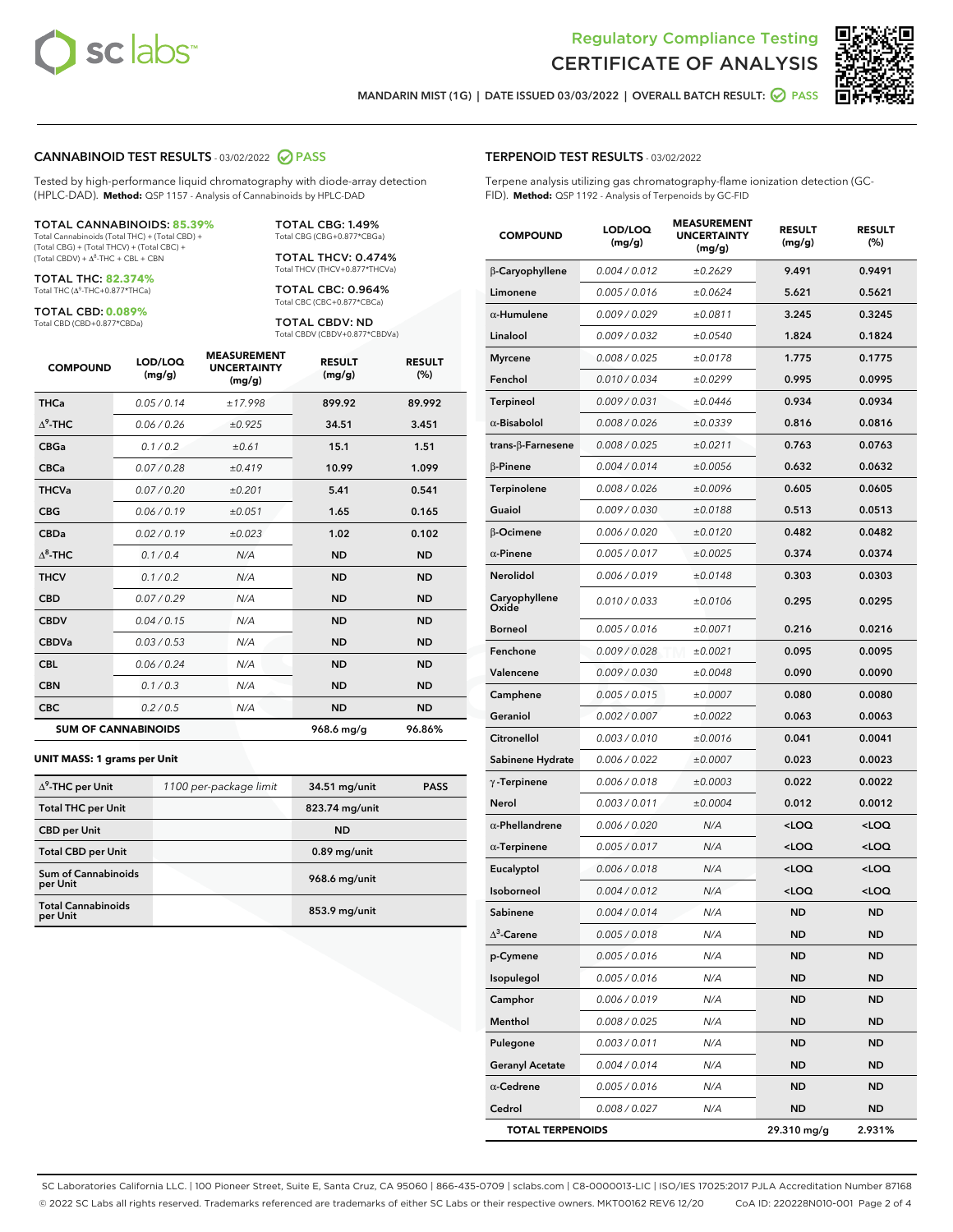



MANDARIN MIST (1G) | DATE ISSUED 03/03/2022 | OVERALL BATCH RESULT:  $\bigcirc$  PASS

## CATEGORY 1 PESTICIDE TEST RESULTS - 03/02/2022 2 PASS

Pesticide and plant growth regulator analysis utilizing high-performance liquid chromatography-mass spectrometry (HPLC-MS) or gas chromatography-mass spectrometry (GC-MS). \*GC-MS utilized where indicated. **Method:** QSP 1212 - Analysis of Pesticides and Mycotoxins by LC-MS or QSP 1213 - Analysis of Pesticides by GC-MS

| 0.03 / 0.08<br><b>ND</b><br><b>PASS</b><br>Aldicarb<br>$\ge$ LOD<br>N/A<br>Carbofuran<br>0.02/0.05<br>$\ge$ LOD<br>N/A<br><b>ND</b><br><b>PASS</b><br>Chlordane*<br>0.03 / 0.08<br>N/A<br><b>ND</b><br><b>PASS</b><br>$\ge$ LOD<br>Chlorfenapyr*<br>0.03/0.10<br><b>ND</b><br><b>PASS</b><br>$\ge$ LOD<br>N/A<br>Chlorpyrifos<br>0.02/0.06<br>$\ge$ LOD<br>N/A<br><b>ND</b><br><b>PASS</b><br>Coumaphos<br>0.02 / 0.07<br>$\ge$ LOD<br>N/A<br><b>ND</b><br><b>PASS</b><br><b>Daminozide</b><br>0.02 / 0.07<br>$>$ LOD<br>N/A<br><b>ND</b><br><b>PASS</b><br><b>Dichlorvos</b><br>0.03/0.09<br>$\ge$ LOD<br>N/A<br><b>ND</b><br><b>PASS</b><br>(DDVP)<br>Dimethoate<br>0.03/0.08<br>N/A<br><b>ND</b><br><b>PASS</b><br>$>$ LOD<br>Ethoprophos<br>0.03/0.10<br>$\ge$ LOD<br>N/A<br><b>ND</b><br><b>PASS</b><br>0.02 / 0.06<br>N/A<br><b>ND</b><br><b>PASS</b><br>Etofenprox<br>$>$ LOD<br>0.03/0.08<br>$>$ LOD<br>N/A<br><b>ND</b><br><b>PASS</b><br>Fenoxycarb<br>0.03 / 0.08<br><b>ND</b><br><b>PASS</b><br>Fipronil<br>$\ge$ LOD<br>N/A<br>Imazalil<br>0.02 / 0.06<br>$\geq$ LOD<br>N/A<br><b>ND</b><br><b>PASS</b><br><b>Methiocarb</b><br>0.02 / 0.07<br>$\ge$ LOD<br>N/A<br><b>ND</b><br><b>PASS</b><br>Parathion-methyl<br>0.03/0.10<br>$\ge$ LOD<br>N/A<br><b>ND</b><br><b>PASS</b><br>0.03/0.09<br>N/A<br><b>ND</b><br><b>PASS</b><br><b>Mevinphos</b><br>$\ge$ LOD<br>Paclobutrazol<br>0.02 / 0.05<br>$\ge$ LOD<br>N/A<br><b>ND</b><br><b>PASS</b><br>0.03/0.09<br>$\ge$ LOD<br>N/A<br><b>ND</b><br><b>PASS</b><br>Propoxur<br>0.03/0.08<br><b>ND</b><br>Spiroxamine<br>$\ge$ LOD<br>N/A<br><b>PASS</b><br><b>ND</b><br>Thiacloprid<br>0.03/0.10<br>$>$ LOD<br>N/A<br><b>PASS</b> | <b>COMPOUND</b> | LOD/LOQ<br>$(\mu g/g)$ | <b>ACTION</b><br>LIMIT<br>$(\mu g/g)$ | <b>MEASUREMENT</b><br><b>UNCERTAINTY</b><br>$(\mu g/g)$ | <b>RESULT</b><br>$(\mu g/g)$ | <b>RESULT</b> |
|-------------------------------------------------------------------------------------------------------------------------------------------------------------------------------------------------------------------------------------------------------------------------------------------------------------------------------------------------------------------------------------------------------------------------------------------------------------------------------------------------------------------------------------------------------------------------------------------------------------------------------------------------------------------------------------------------------------------------------------------------------------------------------------------------------------------------------------------------------------------------------------------------------------------------------------------------------------------------------------------------------------------------------------------------------------------------------------------------------------------------------------------------------------------------------------------------------------------------------------------------------------------------------------------------------------------------------------------------------------------------------------------------------------------------------------------------------------------------------------------------------------------------------------------------------------------------------------------------------------------------------------------------------------------------------------------|-----------------|------------------------|---------------------------------------|---------------------------------------------------------|------------------------------|---------------|
|                                                                                                                                                                                                                                                                                                                                                                                                                                                                                                                                                                                                                                                                                                                                                                                                                                                                                                                                                                                                                                                                                                                                                                                                                                                                                                                                                                                                                                                                                                                                                                                                                                                                                           |                 |                        |                                       |                                                         |                              |               |
|                                                                                                                                                                                                                                                                                                                                                                                                                                                                                                                                                                                                                                                                                                                                                                                                                                                                                                                                                                                                                                                                                                                                                                                                                                                                                                                                                                                                                                                                                                                                                                                                                                                                                           |                 |                        |                                       |                                                         |                              |               |
|                                                                                                                                                                                                                                                                                                                                                                                                                                                                                                                                                                                                                                                                                                                                                                                                                                                                                                                                                                                                                                                                                                                                                                                                                                                                                                                                                                                                                                                                                                                                                                                                                                                                                           |                 |                        |                                       |                                                         |                              |               |
|                                                                                                                                                                                                                                                                                                                                                                                                                                                                                                                                                                                                                                                                                                                                                                                                                                                                                                                                                                                                                                                                                                                                                                                                                                                                                                                                                                                                                                                                                                                                                                                                                                                                                           |                 |                        |                                       |                                                         |                              |               |
|                                                                                                                                                                                                                                                                                                                                                                                                                                                                                                                                                                                                                                                                                                                                                                                                                                                                                                                                                                                                                                                                                                                                                                                                                                                                                                                                                                                                                                                                                                                                                                                                                                                                                           |                 |                        |                                       |                                                         |                              |               |
|                                                                                                                                                                                                                                                                                                                                                                                                                                                                                                                                                                                                                                                                                                                                                                                                                                                                                                                                                                                                                                                                                                                                                                                                                                                                                                                                                                                                                                                                                                                                                                                                                                                                                           |                 |                        |                                       |                                                         |                              |               |
|                                                                                                                                                                                                                                                                                                                                                                                                                                                                                                                                                                                                                                                                                                                                                                                                                                                                                                                                                                                                                                                                                                                                                                                                                                                                                                                                                                                                                                                                                                                                                                                                                                                                                           |                 |                        |                                       |                                                         |                              |               |
|                                                                                                                                                                                                                                                                                                                                                                                                                                                                                                                                                                                                                                                                                                                                                                                                                                                                                                                                                                                                                                                                                                                                                                                                                                                                                                                                                                                                                                                                                                                                                                                                                                                                                           |                 |                        |                                       |                                                         |                              |               |
|                                                                                                                                                                                                                                                                                                                                                                                                                                                                                                                                                                                                                                                                                                                                                                                                                                                                                                                                                                                                                                                                                                                                                                                                                                                                                                                                                                                                                                                                                                                                                                                                                                                                                           |                 |                        |                                       |                                                         |                              |               |
|                                                                                                                                                                                                                                                                                                                                                                                                                                                                                                                                                                                                                                                                                                                                                                                                                                                                                                                                                                                                                                                                                                                                                                                                                                                                                                                                                                                                                                                                                                                                                                                                                                                                                           |                 |                        |                                       |                                                         |                              |               |
|                                                                                                                                                                                                                                                                                                                                                                                                                                                                                                                                                                                                                                                                                                                                                                                                                                                                                                                                                                                                                                                                                                                                                                                                                                                                                                                                                                                                                                                                                                                                                                                                                                                                                           |                 |                        |                                       |                                                         |                              |               |
|                                                                                                                                                                                                                                                                                                                                                                                                                                                                                                                                                                                                                                                                                                                                                                                                                                                                                                                                                                                                                                                                                                                                                                                                                                                                                                                                                                                                                                                                                                                                                                                                                                                                                           |                 |                        |                                       |                                                         |                              |               |
|                                                                                                                                                                                                                                                                                                                                                                                                                                                                                                                                                                                                                                                                                                                                                                                                                                                                                                                                                                                                                                                                                                                                                                                                                                                                                                                                                                                                                                                                                                                                                                                                                                                                                           |                 |                        |                                       |                                                         |                              |               |
|                                                                                                                                                                                                                                                                                                                                                                                                                                                                                                                                                                                                                                                                                                                                                                                                                                                                                                                                                                                                                                                                                                                                                                                                                                                                                                                                                                                                                                                                                                                                                                                                                                                                                           |                 |                        |                                       |                                                         |                              |               |
|                                                                                                                                                                                                                                                                                                                                                                                                                                                                                                                                                                                                                                                                                                                                                                                                                                                                                                                                                                                                                                                                                                                                                                                                                                                                                                                                                                                                                                                                                                                                                                                                                                                                                           |                 |                        |                                       |                                                         |                              |               |
|                                                                                                                                                                                                                                                                                                                                                                                                                                                                                                                                                                                                                                                                                                                                                                                                                                                                                                                                                                                                                                                                                                                                                                                                                                                                                                                                                                                                                                                                                                                                                                                                                                                                                           |                 |                        |                                       |                                                         |                              |               |
|                                                                                                                                                                                                                                                                                                                                                                                                                                                                                                                                                                                                                                                                                                                                                                                                                                                                                                                                                                                                                                                                                                                                                                                                                                                                                                                                                                                                                                                                                                                                                                                                                                                                                           |                 |                        |                                       |                                                         |                              |               |
|                                                                                                                                                                                                                                                                                                                                                                                                                                                                                                                                                                                                                                                                                                                                                                                                                                                                                                                                                                                                                                                                                                                                                                                                                                                                                                                                                                                                                                                                                                                                                                                                                                                                                           |                 |                        |                                       |                                                         |                              |               |
|                                                                                                                                                                                                                                                                                                                                                                                                                                                                                                                                                                                                                                                                                                                                                                                                                                                                                                                                                                                                                                                                                                                                                                                                                                                                                                                                                                                                                                                                                                                                                                                                                                                                                           |                 |                        |                                       |                                                         |                              |               |
|                                                                                                                                                                                                                                                                                                                                                                                                                                                                                                                                                                                                                                                                                                                                                                                                                                                                                                                                                                                                                                                                                                                                                                                                                                                                                                                                                                                                                                                                                                                                                                                                                                                                                           |                 |                        |                                       |                                                         |                              |               |
|                                                                                                                                                                                                                                                                                                                                                                                                                                                                                                                                                                                                                                                                                                                                                                                                                                                                                                                                                                                                                                                                                                                                                                                                                                                                                                                                                                                                                                                                                                                                                                                                                                                                                           |                 |                        |                                       |                                                         |                              |               |

#### CATEGORY 2 PESTICIDE TEST RESULTS - 03/02/2022 @ PASS

| <b>COMPOUND</b>          | LOD/LOQ<br>$(\mu g/g)$ | <b>ACTION</b><br><b>LIMIT</b><br>$(\mu g/g)$ | <b>MEASUREMENT</b><br><b>UNCERTAINTY</b><br>$(\mu g/g)$ | <b>RESULT</b><br>$(\mu g/g)$ | <b>RESULT</b> |  |
|--------------------------|------------------------|----------------------------------------------|---------------------------------------------------------|------------------------------|---------------|--|
| Abamectin                | 0.03/0.10              | 0.1                                          | N/A                                                     | <b>ND</b>                    | <b>PASS</b>   |  |
| Acephate                 | 0.02/0.07              | 0.1                                          | N/A                                                     | <b>ND</b>                    | <b>PASS</b>   |  |
| Acequinocyl              | 0.02/0.07              | 0.1                                          | N/A                                                     | <b>ND</b>                    | <b>PASS</b>   |  |
| Acetamiprid              | 0.02/0.05              | 0.1                                          | N/A                                                     | <b>ND</b>                    | <b>PASS</b>   |  |
| Azoxystrobin             | 0.02/0.07              | 0.1                                          | N/A                                                     | <b>ND</b>                    | <b>PASS</b>   |  |
| <b>Bifenazate</b>        | 0.01/0.04              | 0.1                                          | N/A                                                     | <b>ND</b>                    | <b>PASS</b>   |  |
| <b>Bifenthrin</b>        | 0.02 / 0.05            | 3                                            | N/A                                                     | <b>ND</b>                    | <b>PASS</b>   |  |
| <b>Boscalid</b>          | 0.03/0.09              | 0.1                                          | N/A                                                     | <b>ND</b>                    | <b>PASS</b>   |  |
| Captan                   | 0.19/0.57              | 0.7                                          | N/A                                                     | <b>ND</b>                    | <b>PASS</b>   |  |
| Carbaryl                 | 0.02/0.06              | 0.5                                          | N/A                                                     | <b>ND</b>                    | <b>PASS</b>   |  |
| Chlorantranilip-<br>role | 0.04/0.12              | 10                                           | N/A                                                     | <b>ND</b>                    | <b>PASS</b>   |  |
| Clofentezine             | 0.03/0.09              | 0.1                                          | N/A                                                     | <b>ND</b>                    | <b>PASS</b>   |  |

| <b>CATEGORY 2 PESTICIDE TEST RESULTS</b> - 03/02/2022 continued |
|-----------------------------------------------------------------|
|-----------------------------------------------------------------|

| <b>COMPOUND</b>               | LOD/LOQ<br>$(\mu g/g)$ | <b>ACTION</b><br><b>LIMIT</b><br>(µg/g) | <b>MEASUREMENT</b><br><b>UNCERTAINTY</b><br>(µg/g) | <b>RESULT</b><br>$(\mu g/g)$ | <b>RESULT</b> |
|-------------------------------|------------------------|-----------------------------------------|----------------------------------------------------|------------------------------|---------------|
| Cyfluthrin                    | 0.12 / 0.38            | $\overline{c}$                          | N/A                                                | ND                           | <b>PASS</b>   |
| Cypermethrin                  | 0.11 / 0.32            | $\mathcal{I}$                           | N/A                                                | <b>ND</b>                    | <b>PASS</b>   |
| Diazinon                      | 0.02 / 0.05            | 0.1                                     | N/A                                                | <b>ND</b>                    | <b>PASS</b>   |
| Dimethomorph                  | 0.03 / 0.09            | 2                                       | N/A                                                | ND                           | <b>PASS</b>   |
| Etoxazole                     | 0.02 / 0.06            | 0.1                                     | N/A                                                | <b>ND</b>                    | <b>PASS</b>   |
| Fenhexamid                    | 0.03 / 0.09            | 0.1                                     | N/A                                                | <b>ND</b>                    | <b>PASS</b>   |
| Fenpyroximate                 | 0.02 / 0.06            | 0.1                                     | N/A                                                | <b>ND</b>                    | <b>PASS</b>   |
| Flonicamid                    | 0.03 / 0.10            | 0.1                                     | N/A                                                | <b>ND</b>                    | <b>PASS</b>   |
| Fludioxonil                   | 0.03 / 0.10            | 0.1                                     | N/A                                                | <b>ND</b>                    | <b>PASS</b>   |
| Hexythiazox                   | 0.02 / 0.07            | 0.1                                     | N/A                                                | ND                           | <b>PASS</b>   |
| Imidacloprid                  | 0.04 / 0.11            | 5                                       | N/A                                                | ND                           | <b>PASS</b>   |
| Kresoxim-methyl               | 0.02 / 0.07            | 0.1                                     | N/A                                                | ND                           | <b>PASS</b>   |
| <b>Malathion</b>              | 0.03 / 0.09            | 0.5                                     | N/A                                                | <b>ND</b>                    | <b>PASS</b>   |
| Metalaxyl                     | 0.02 / 0.07            | $\overline{c}$                          | N/A                                                | <b>ND</b>                    | <b>PASS</b>   |
| Methomyl                      | 0.03 / 0.10            | $\mathbf{1}$                            | N/A                                                | ND                           | <b>PASS</b>   |
| Myclobutanil                  | 0.03 / 0.09            | 0.1                                     | N/A                                                | <b>ND</b>                    | <b>PASS</b>   |
| Naled                         | 0.02 / 0.07            | 0.1                                     | N/A                                                | <b>ND</b>                    | <b>PASS</b>   |
| Oxamyl                        | 0.04 / 0.11            | 0.5                                     | N/A                                                | ND                           | <b>PASS</b>   |
| Pentachloronitro-<br>benzene* | 0.03 / 0.09            | 0.1                                     | N/A                                                | <b>ND</b>                    | <b>PASS</b>   |
| Permethrin                    | 0.04 / 0.12            | 0.5                                     | N/A                                                | ND                           | <b>PASS</b>   |
| Phosmet                       | 0.03 / 0.10            | 0.1                                     | N/A                                                | <b>ND</b>                    | <b>PASS</b>   |
| Piperonyl<br><b>Butoxide</b>  | 0.02 / 0.07            | 3                                       | N/A                                                | <b>ND</b>                    | <b>PASS</b>   |
| Prallethrin                   | 0.03 / 0.08            | 0.1                                     | N/A                                                | <b>ND</b>                    | <b>PASS</b>   |
| Propiconazole                 | 0.02 / 0.07            | 0.1                                     | N/A                                                | ND                           | <b>PASS</b>   |
| Pyrethrins                    | 0.04 / 0.12            | 0.5                                     | N/A                                                | <b>ND</b>                    | <b>PASS</b>   |
| Pyridaben                     | 0.02 / 0.07            | 0.1                                     | N/A                                                | <b>ND</b>                    | <b>PASS</b>   |
| Spinetoram                    | 0.02 / 0.07            | 0.1                                     | N/A                                                | ND                           | <b>PASS</b>   |
| Spinosad                      | 0.02 / 0.07            | 0.1                                     | N/A                                                | <b>ND</b>                    | <b>PASS</b>   |
| Spiromesifen                  | 0.02 / 0.05            | 0.1                                     | N/A                                                | <b>ND</b>                    | <b>PASS</b>   |
| Spirotetramat                 | 0.02 / 0.06            | 0.1                                     | N/A                                                | ND                           | <b>PASS</b>   |
| Tebuconazole                  | 0.02 / 0.07            | 0.1                                     | N/A                                                | ND                           | <b>PASS</b>   |
| Thiamethoxam                  | 0.03 / 0.10            | 5                                       | N/A                                                | ND                           | <b>PASS</b>   |
| Trifloxystrobin               | 0.03 / 0.08            | 0.1                                     | N/A                                                | <b>ND</b>                    | <b>PASS</b>   |

SC Laboratories California LLC. | 100 Pioneer Street, Suite E, Santa Cruz, CA 95060 | 866-435-0709 | sclabs.com | C8-0000013-LIC | ISO/IES 17025:2017 PJLA Accreditation Number 87168 © 2022 SC Labs all rights reserved. Trademarks referenced are trademarks of either SC Labs or their respective owners. MKT00162 REV6 12/20 CoA ID: 220228N010-001 Page 3 of 4